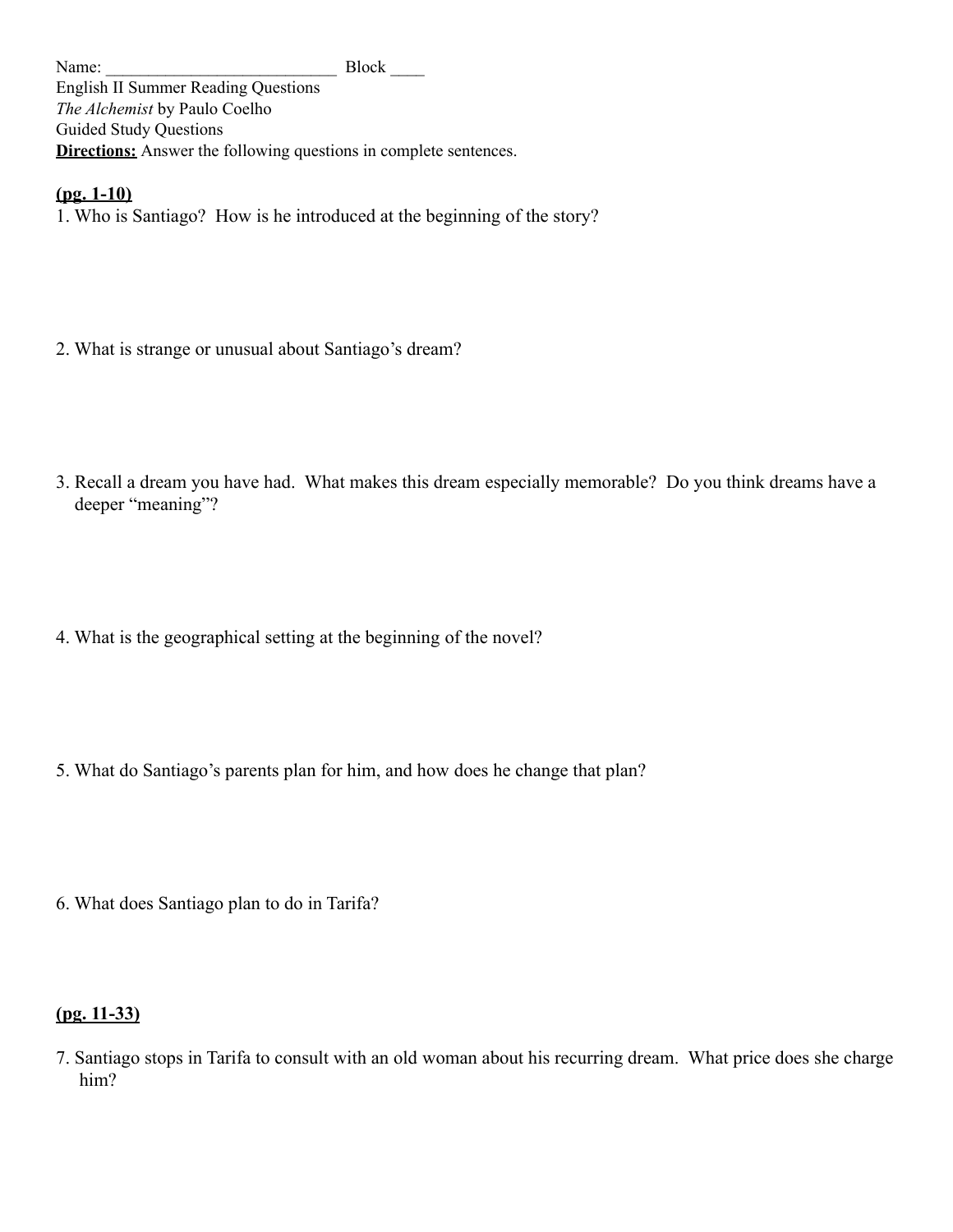- 8. Santiago meets an old man in the village. What is his name? Why do you think that the author would have included this name in the novel?
- 9. What does the old man want in payment for helping Santiago?

10. How does the old man convince Santiago of his power?

11. How does the old man explain the concept of Personal Legends to Santiago? Why does the old man believe that few people ever really attain their Personal Legends?

12. Why does the old man tell Santiago to follow "omens?" Do you believe that omens exist? Why or why not?

13. What does the old man take from the breastplate as a gift to Santiago?

14. The old man tells Santiago a story that concludes with the secret of happiness. According to the old man, what is the secret of happiness?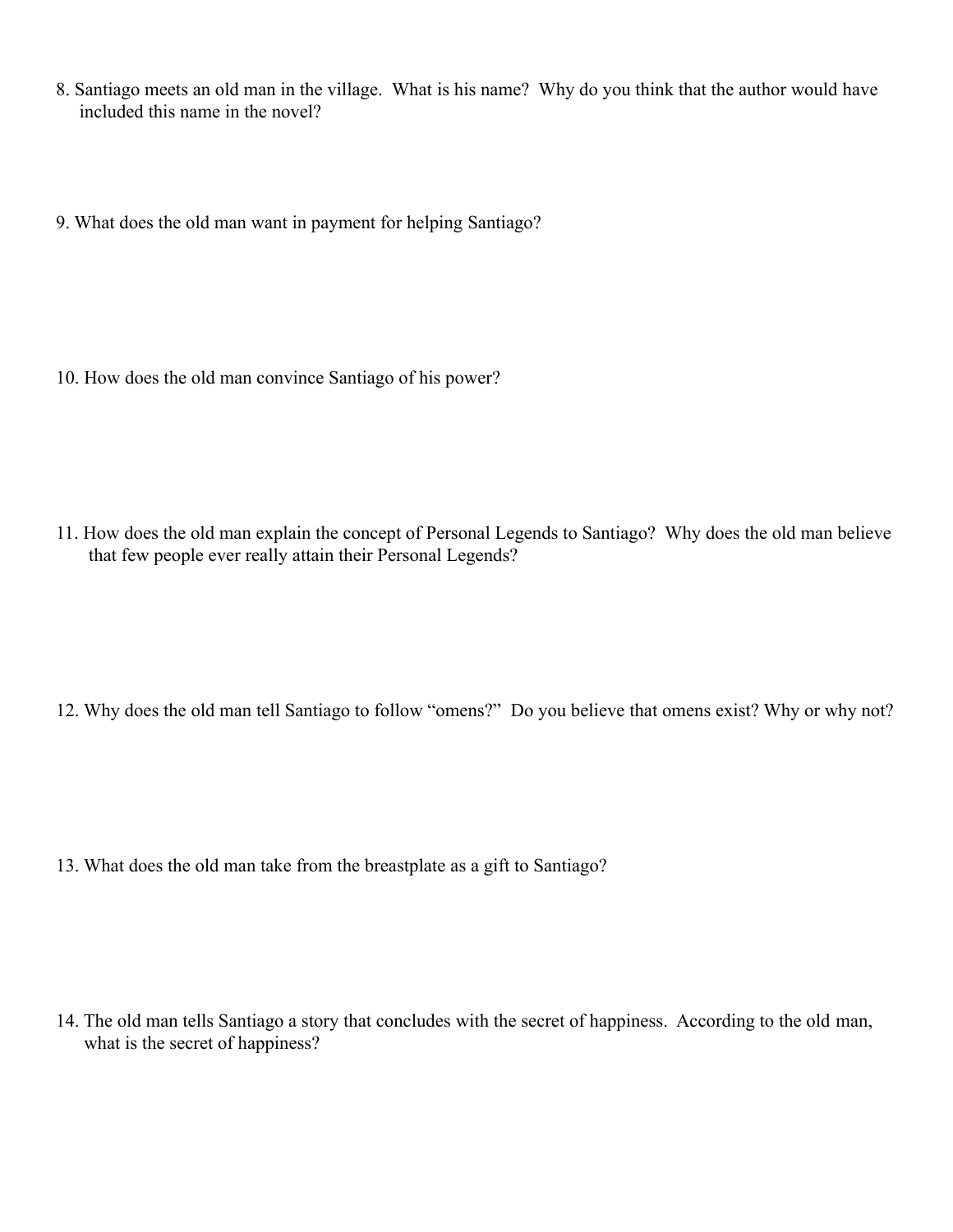## **(pg. 33-47)**

15. When Santiago decides to leave his home country of Spain in order to follow his personal legend. Where does he go?

16. How are the two locations different in regards to food/drink, religion, customs, etc.?

17. What happens when Santiago follows his new friend into the marketplace?

18. Although Santiago does not speak Arabic, he has a conversation with the candy seller. Why is this important?

19. What comfort do the black and white stones provide to Santiago?

20 Describe the first interaction between Santiago and the crystal merchant.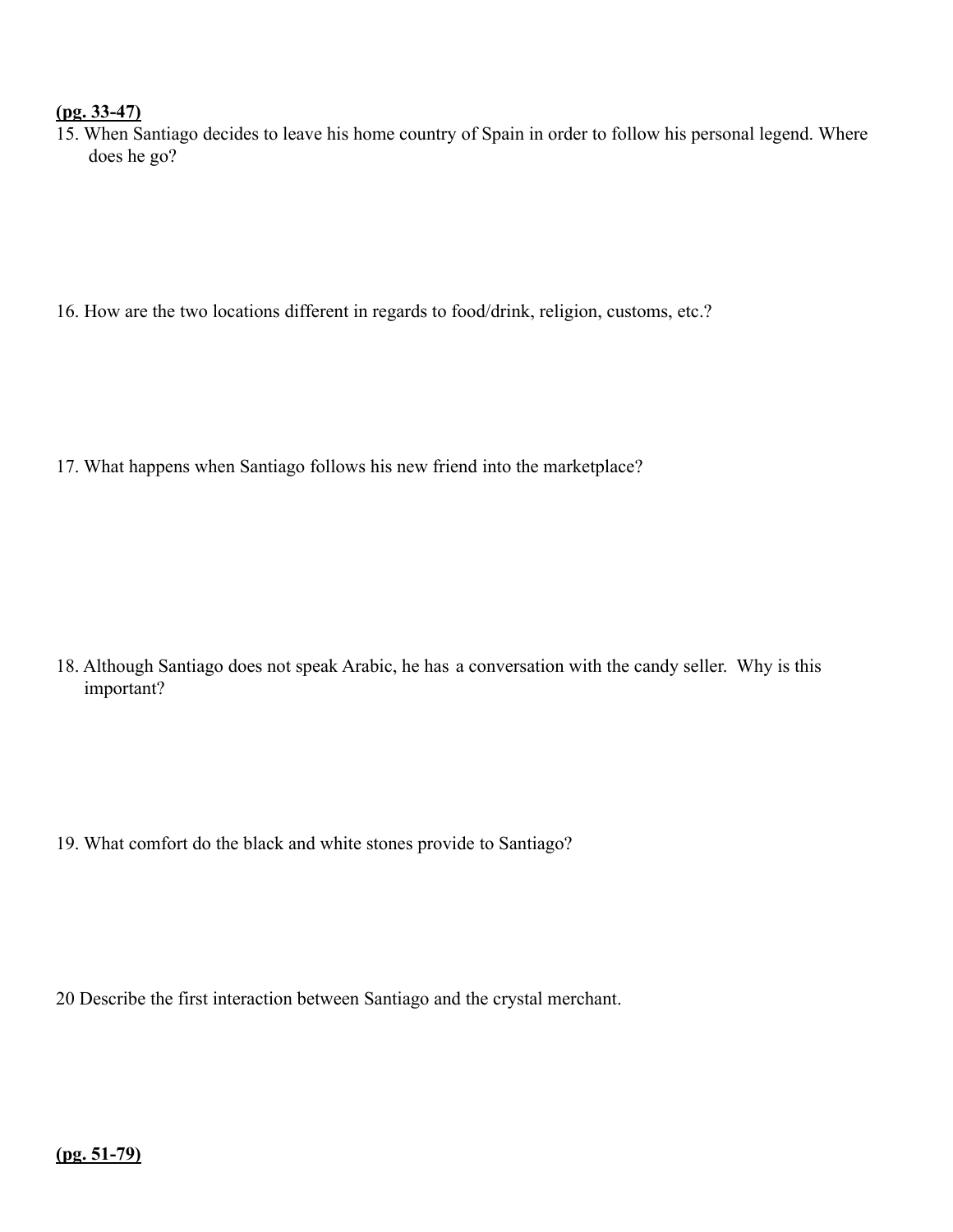- 21. What lessons does Santiago teach the crystal merchant (page 64)?
- 22. Who is the Englishman and what do we learn about him?
- 23. What motivates the Englishman to befriend Santiago?
- 24. On page 71, the leader of the caravan provides us with a metaphor about the desert. What comparison is being made here?
- 25. According to the Englishman, what is the Soul of the World? What is an alchemist?

## **(pg. 79-104)**

26. Explain the Elixir of Life, the Master Work, and the Philosopher's Stone (page 80-81).

27. Why is the alchemist watching people as they enter the oasis from the caravan?

28.Describe the Oasis.

29.What does it mean when a woman in the Oasis is dressed in black?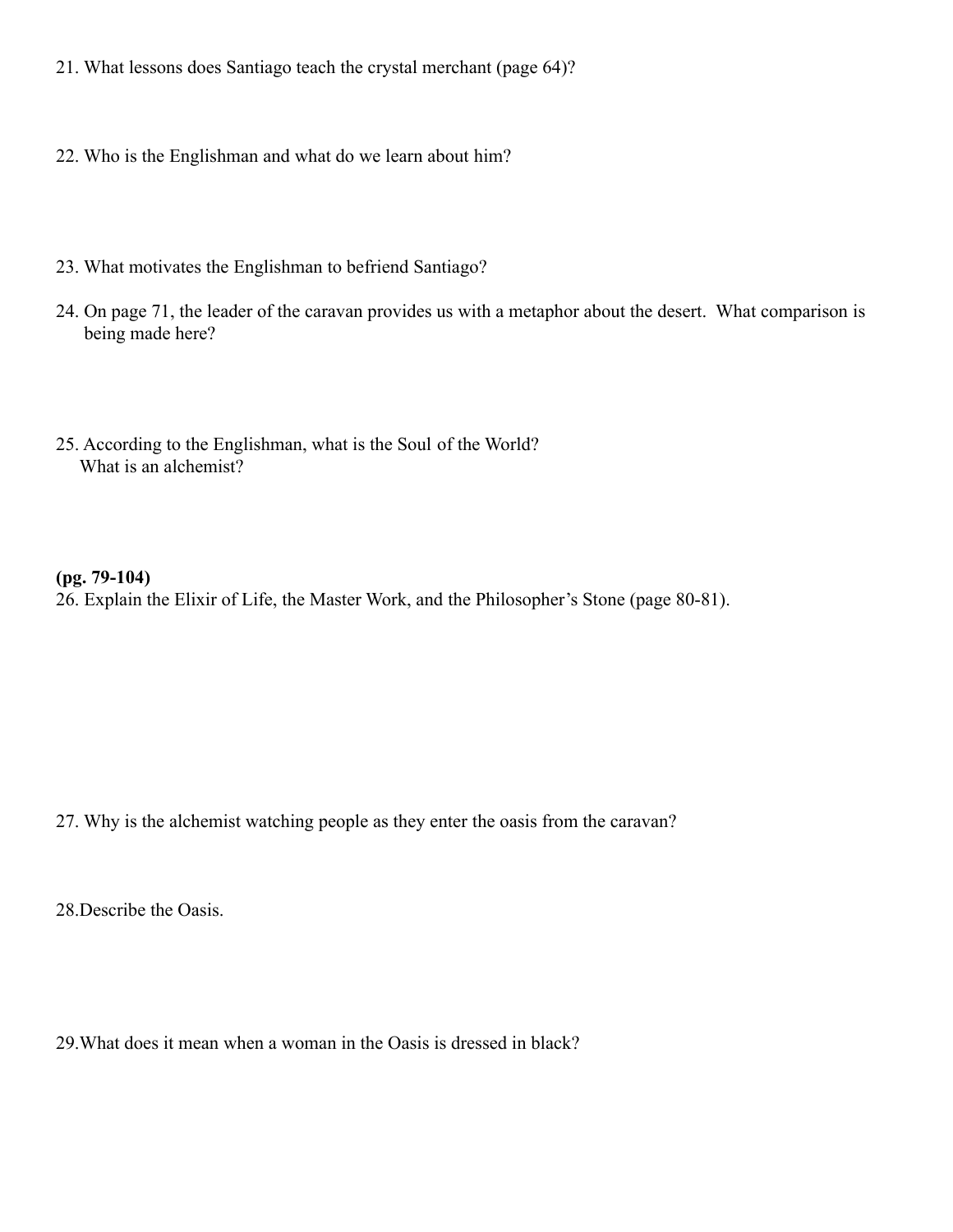30. What is the language of the world? How does Santiago learn it?

31. What agreement do Fatima and Santiago come to?

## **(pg. 104-123)**

32. Santiago sees two hawks as an omen. What do they signify?

33. What happens when Santiago visits the tribal chieftains to tell them about his vision?

34. What test do the chieftains outline for Santiago?

35. Describe Santiago's first interaction with the Alchemist.

36. Describe the battle at the oasis.

37. What is Santiago's reward for saving the oasis?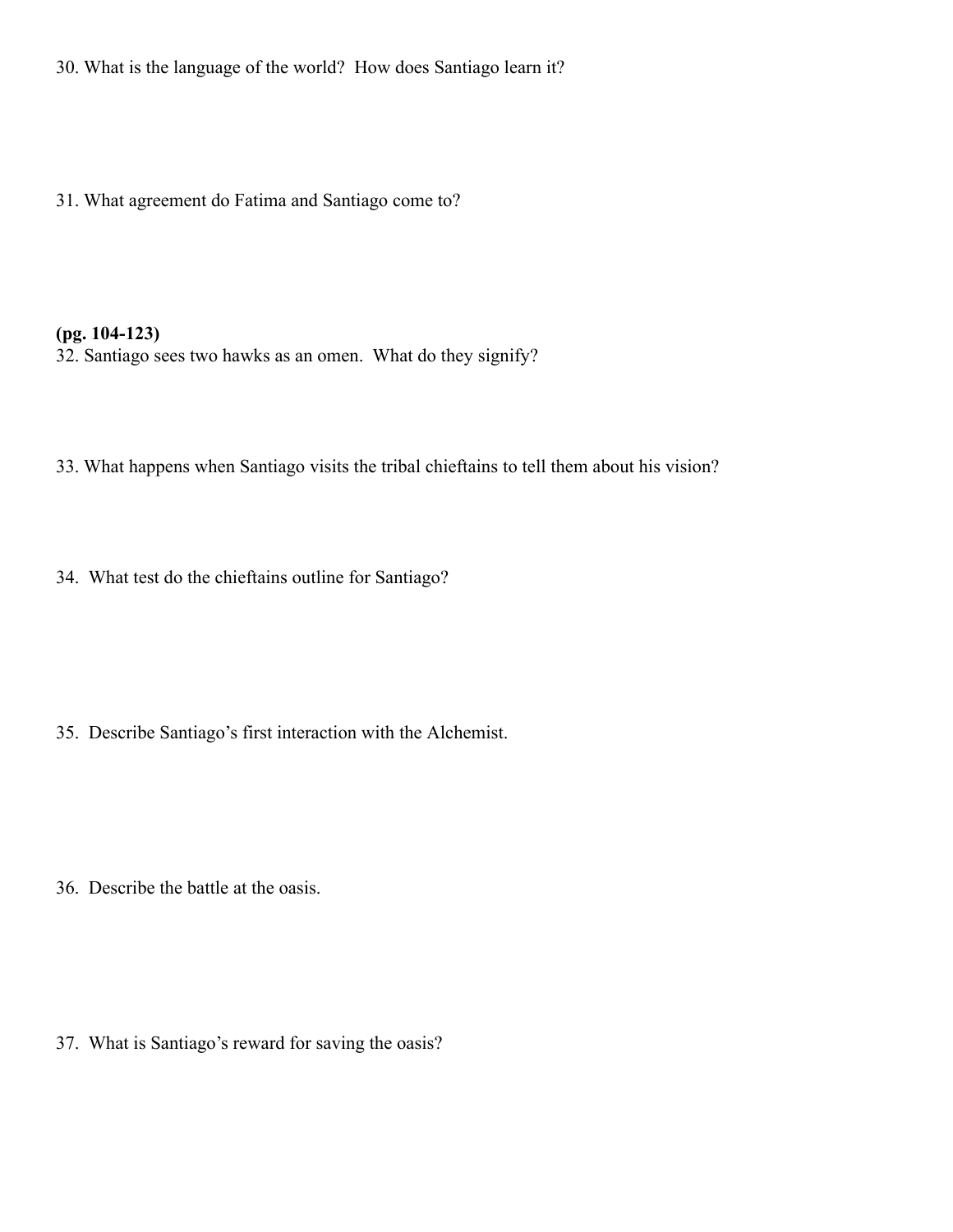38. Describe the "goodbyes" that are said between Fatima and Santiago as he is leaving.

#### **(pg. 123-143)**

39. What advice does the alchemist give about listening to one's heart? Do you agree or disagree?

40. The author includes many examples of foreshadowing here. How do we know that Santiago awaits more trouble on his quest?

- 41. What do the Arabs find when they search the alchemist? Why did they allow the alchemist to keep the treasure?
- 42. The alchemist tells Santiago, "When you possess great treasures within you, and you try to tell others of them, seldom are you believed" (page 134). Interpret this quote.
- 43. What happens when the alchemist and the boy are both taken into the military camp?

44. Why would the alchemist set up such a "test" for Santiago?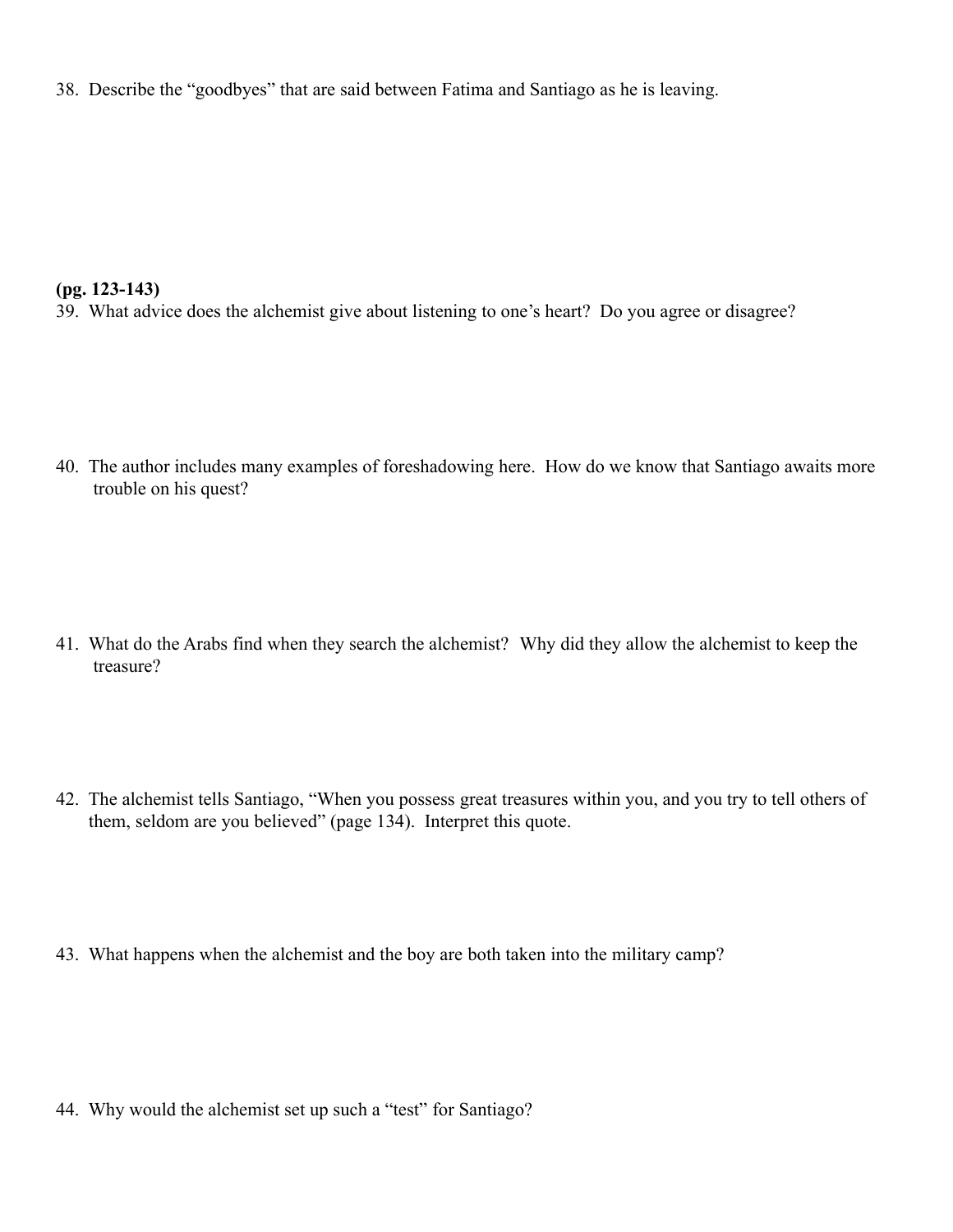45. Who is at risk of death here? Why?

#### **(pg. 143-167)**

46. As Santiago is attempting to turn himself into the wind, who does he hold conversations with?

- 47. Critics apply the term *pathetic fallacy* to instances in which human characteristics (such as reason and the ability to speak) are given to parts of the natural world. Based upon this definition, what three aspects of the natural world are personified in this way during Santiago's efforts to turn himself into the wind?
- 48. Two people are smiling after Santiago turned himself into the wind. Who are they? Why are they smiling?
- 49. What does the alchemist do at the Coptic monastery?

50. How does the alchemist distribute the gold? Why does he think Santiago might need the gold later?

51. What is the point of the alchemist's story about the sons of Roman emperor Tiberius?

52. What advice does the boy's heart give him as he approaches the Pyramids? What does he do when he sees the Pyramids?